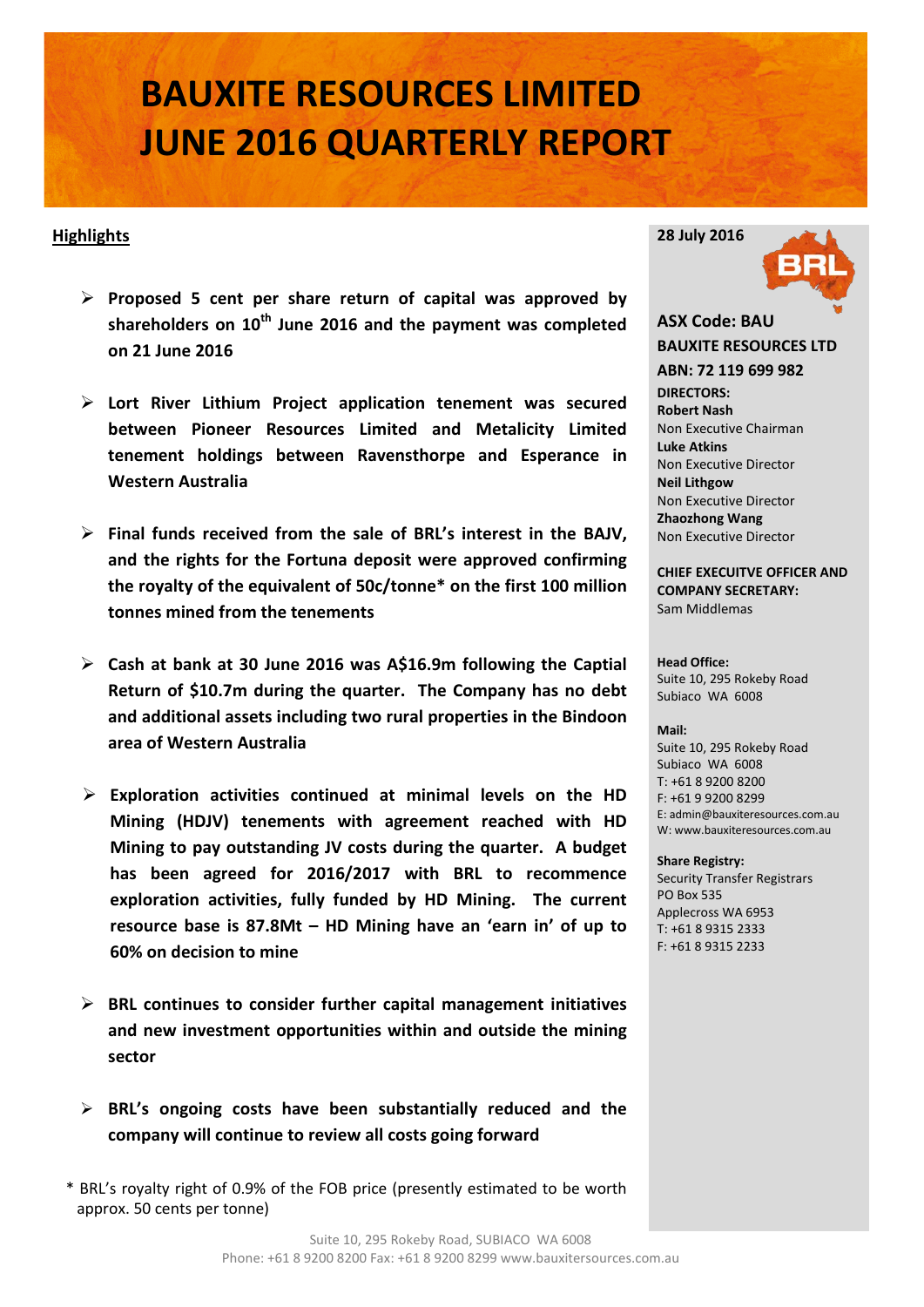

#### **EXPLORATION ACTIVITIES UNDERTAKEN UNDER THE JOINT VENTURE WITH HD MINING**

#### Background

In 2010 the Company entered into a JV with HD Mining & Investment Pty Ltd (HD Mining) a whollyowned subsidiary of the Shandong Bureau No1 Institute for Prospecting of Geology & Minerals (Shandong) to explore for bauxite. The JV provides for HD Mining to fund 100% of exploration and feasibility costs for HD Mining to earn:

- (a) a 40% interest in any defined area of exploration on the making a binding commitment by HD Mining to undertake a detailed feasibility study for the commercial mining of the defined area; and
- (b) a further 20% interest in a defined area upon completion of the feasibility study and the making by the JV committee of a decision to commence mining.

#### Current Activities

Current fiscal restraints advised in the last quarter led to HD Mining deferring a decision to commence a feasibility study, and a reduction of exploration to minimal levels. Negotiations have now been concluded and a budget for 2016/2017 has been agreed that will allow exploration to recommence. HD Mining will continue to fully fund all exploration, and it has now also paid its outstanding JV contribution commitments.

#### **NEW EXPLORATION PUSH INTO LITHIUM PROJECT**

Bauxite secured an application exploration licence E74/595 on ground prospective for Lithium.

#### **Lort River Lithium Project - E74/595**

The Lort River Lithium Project is located between Ravensthorpe and Esperance and approximately 120 km east of the Mt Cattlin Lithium Mine in Western Australia, see figure 1 below. The project comprises an exploration licence application that covers 68 graticular blocks.

The application lies between Pioneer Resources Limited's recently pegged leases to the east (E74/581 and E63/1776) and Metalicity Limited's tenement (E74/574) to the west.

A Geoscience Australia stream sediment sample taken in the south of the tenement returned an elevated lithium value. Publically available soil geochemistry sampling is limited within the tenement however extensive soil geochemistry lithium anomalies exist along structural trends immediately adjacent to the tenement.

Assessment of the project area and advice of the planned exploration work programs will be provided in due course.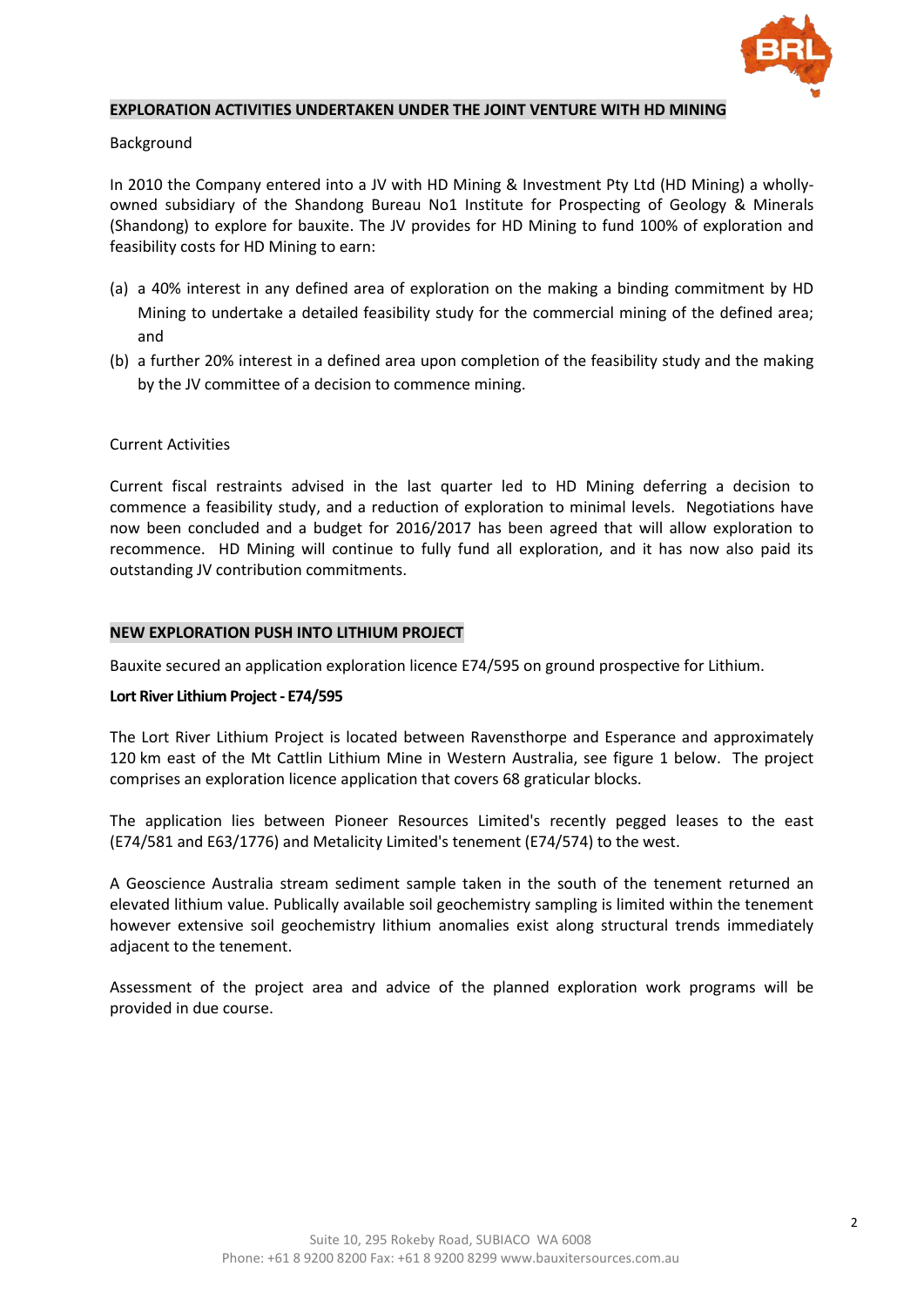



*Figure 1 – Lort River Lithium Project – E74/595 Location Plan*

#### **CORPORATE**

#### **Return of Capital**

Following a review of the Company's funding requirements for its operations, projects and working capital the board identified surplus cash to the Company's requirements and consequently proposed a capital return of 5 cents per Share to Shareholders.

The return was proposed on 29<sup>th</sup> April 2016, approved by Shareholders at its Extraordinary General Meeting on  $10^{th}$  June 2016 and paid out on  $21^{st}$  June 2016 and has resulted in a reduction of cash in the order of approximately \$10.7 million, leaving the Company's with its current cash reserves of \$16.9 million.

The Company believed the capital return was in the interests of all Shareholders and provided a return of excess capital to our loyal Shareholders leaving the Company with sufficient funds to progress its business development activities following the sale of its interest in the BAJV to its Chinese JV Partner Yankuang.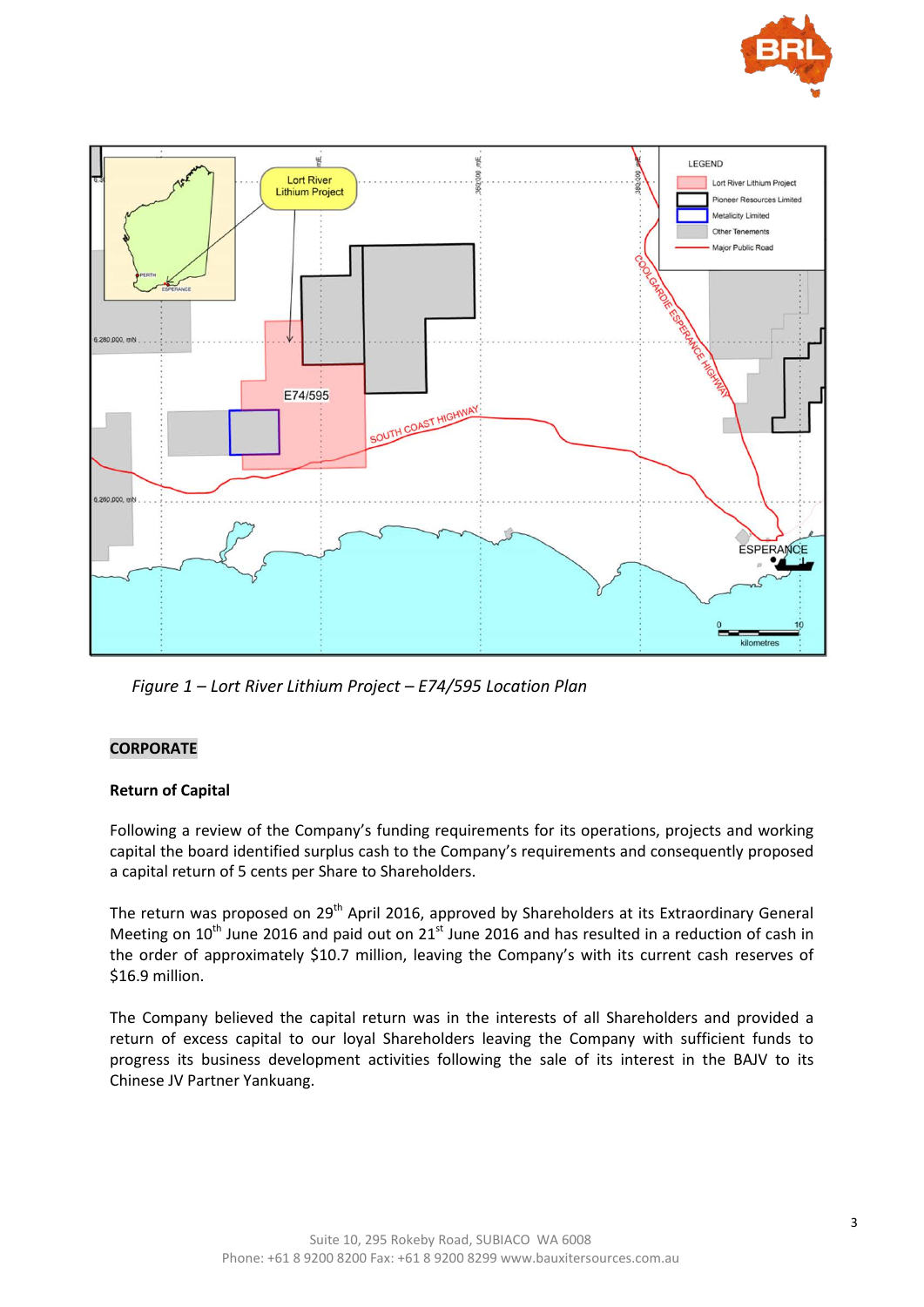

#### **Finalisation of the of Sale BRL's Interest in BAJV**

Final funds were received from the sale of BRL's interest in the joint ventures with its Chinese partner Yankuang Resources. Mercator Metals Pty Ltd also executed the Deed of Variation & Assumption on the Fortuna tenement required under the Yankuang Sale Agreement to approve the assignment of the Fortuna bauxite rights on 20 April 2016.

This now allows for the Fortuna tenement to be included in BRL's royalty right of 0.9% of the FOB price (presently estimated to be worth approx. 50 cents per tonne) from the sale of the first 100 million tonnes of bauxite mined from the Felicitas and Fortuna tenements.

#### **Cash Position and Shareholder Information**

Bauxite Resources is in a strong financial position with significant cash reserves and no debt. As at 30 June 2016 the Company held AU\$16.9 million in cash.

#### **Future Operations**

The Board continues it focus on identifying new oportunities both within and outside the mining industry and is undertaking reviews of new projects.

The Company's current cash burn rate has been reduced significantly, and it is expected to maintain these levels in the near term with surplus assets continuing to be reviewed and rationalised in an orderly manner as markets allow for reasonable prices to be achieved.

The Board will continue to manage the Company in the best manner in which to maximise returns to shareholders and these may include additional capital management initiatives.

am Woodlena

**Sam Middlemas, CEO, Bauxite Resources Ltd 28 July 2016**

The Company advises that this material contains summaries of Mineral Resources as defined in the JORC Code 2012, and confirms that it is not aware of any new information or data that materially affects the information included in the original market announcements and that all material assumptions continue to apply.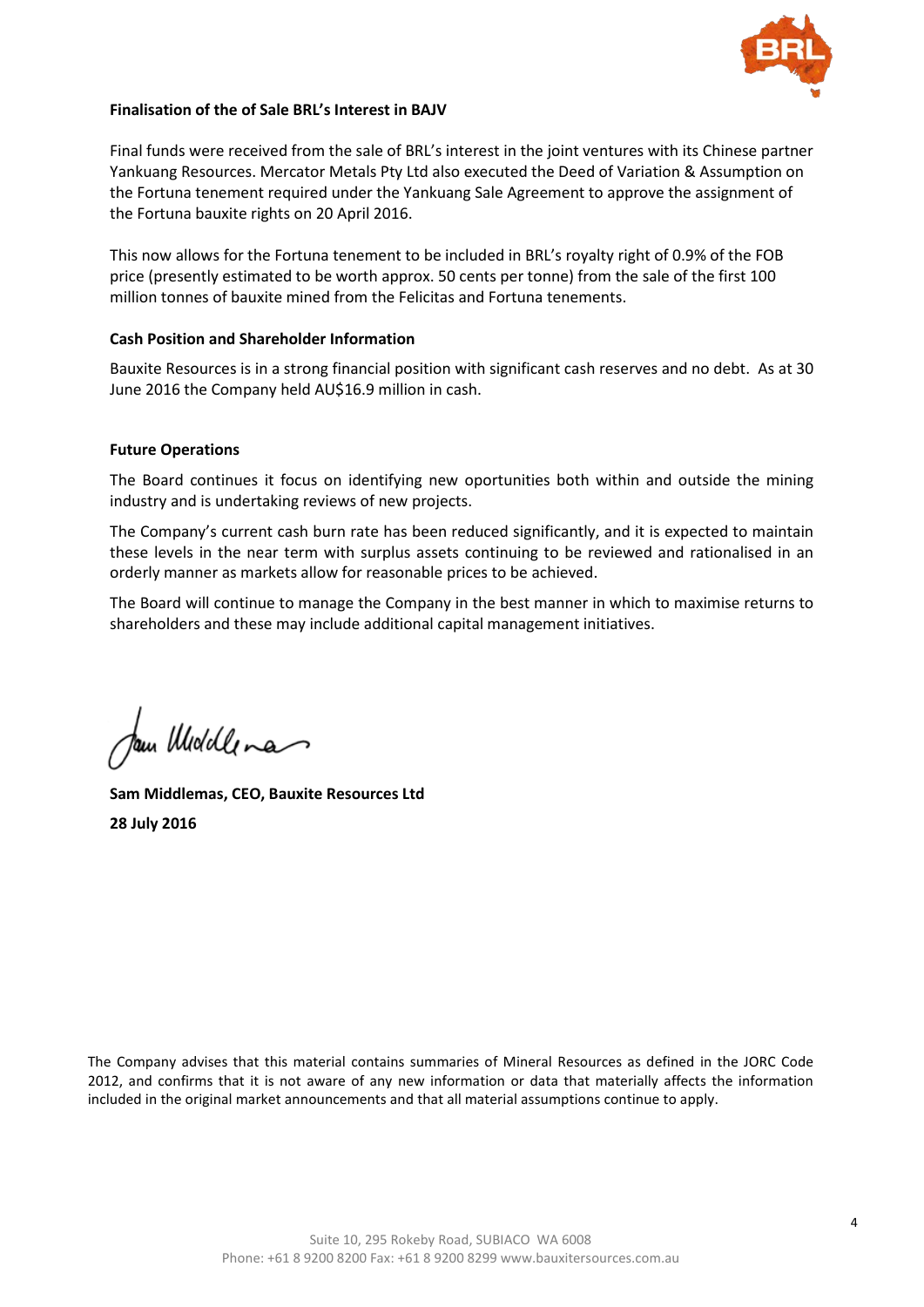*Rule 5.5*

# **Appendix 5B**

## **Mining exploration entity and oil and gas exploration entity quarterly report**

Introduced 01/07/96 Origin Appendix 8 Amended 01/07/97, 01/07/98, 30/09/01, 01/06/10, 17/12/10, 01/05/2013

|            | Name of entity                                               |                                   |                        |
|------------|--------------------------------------------------------------|-----------------------------------|------------------------|
|            | <b>Bauxite Resources Limited</b>                             |                                   |                        |
| <b>ABN</b> |                                                              | Quarter ended ("current quarter") |                        |
|            | 72 119 699 982                                               | 30 June 2016                      |                        |
|            | Consolidated statement of cash flows                         |                                   |                        |
|            |                                                              | Current quarter                   | Year to date           |
|            | Cash flows related to operating activities                   | \$A'ooo                           | (i2 months)<br>\$A'ooo |
| 1.1        | Receipts from product sales and                              |                                   |                        |
|            | related debtors                                              | 373                               | 629                    |
| 1,2        | Payments for (a) exploration & evaluation<br>(b) development | (n1)                              | (943)<br>(101)         |
|            | (c) production                                               |                                   |                        |
|            | (d) administration                                           | (201)                             | (2,080)                |
| 1.3        | Dividends received                                           |                                   |                        |
| 1.4        | Interest and other items of a similar nature                 |                                   |                        |
|            | received                                                     | 193                               | 685                    |
| $1.5\,$    | Interest and other costs of finance paid                     |                                   |                        |
| 1.6        | Income taxes paid                                            |                                   |                        |
| 1.7        | Other (provide details if material)                          |                                   |                        |
|            | <b>Net Operating Cash Flows</b>                              | 254                               | (1, 810)               |
|            | Cash flows related to investing activities                   |                                   |                        |
| 1.8        | Payment for purchases of: (a) prospects                      |                                   |                        |
|            | (b) equity investments                                       |                                   |                        |
|            | (c) other fixed assets                                       |                                   |                        |
| 1.9        | Proceeds from sale of:<br>(a) prospects                      |                                   |                        |
|            | (b) equity investments (BAJVs)<br>(c) other fixed assets     | 85                                | 7,235<br>308           |
| 1.10       | Loans to other entities                                      | 15                                | (250)                  |
| 1.11       | Loans repaid by other entities                               |                                   | 50                     |
| 1.12       | Other (Return of security deposit)                           | 7                                 | 329                    |
|            | Other (Net movement from dissolution of                      |                                   |                        |
|            | BAJVs investment)                                            |                                   | (46)                   |
|            | Net investing cash flows                                     | 107                               | 7,626                  |
| 1.13       | Total operating and investing cash flows                     |                                   |                        |
|            | (carried forward)                                            | 361                               | 5,816                  |

<sup>+</sup> See chapter 19 for defined terms.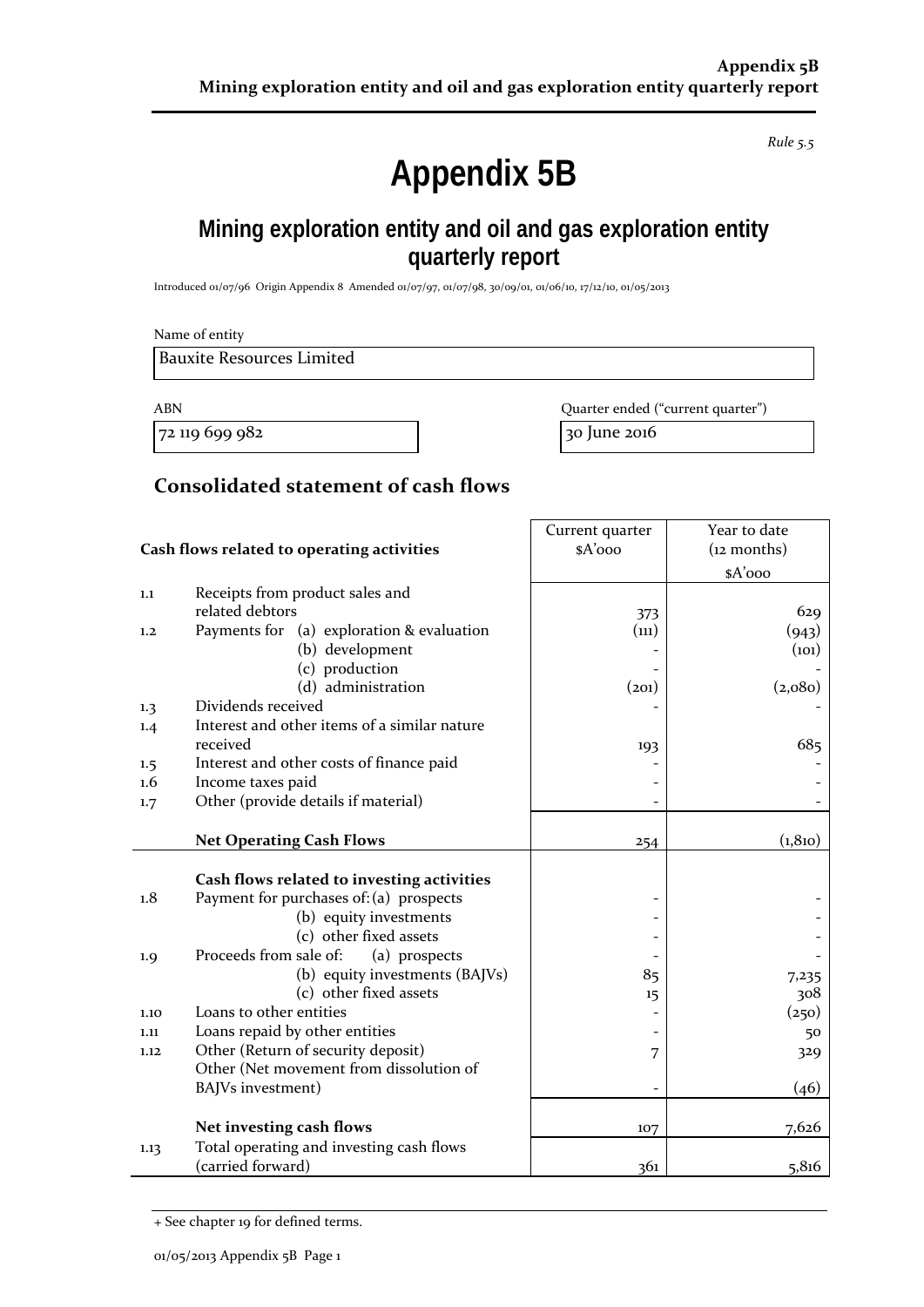| 1.13 | Total operating and investing cash flows      |           |           |
|------|-----------------------------------------------|-----------|-----------|
|      | (brought forward)                             | 361       | 5,816     |
|      |                                               |           |           |
|      | Cash flows related to financing activities    |           |           |
| 1.14 | Proceeds from issues of shares, options, etc. |           |           |
| 1.15 | Proceeds from sale of forfeited shares        |           |           |
| 1.16 | Proceeds from borrowings                      |           |           |
| 1.17 | Repayment of borrowings                       |           |           |
| 1.18 | Dividends paid                                |           |           |
| 1.19 | Other (Yankuang selective share buyback)      |           | (1,150)   |
|      | Other (Share issue costs)                     | (11)      | (13)      |
|      | Other (Return of Capital)                     | (10,715)  | (10,715)  |
|      | Net financing cash flows                      | (10,726)  | (11, 878) |
|      |                                               |           |           |
|      | Net increase (decrease) in cash held          | (10, 365) | (6, 062)  |
|      |                                               |           |           |
| 1.20 | Cash at beginning of quarter/year to date     | 27,301    | 22,998    |
| 1.21 | Exchange rate adjustments to item 1.20        |           |           |
| 1.22 | Cash at end of quarter                        | 16,936    | 16,936    |

## **Payments to directors of the entity, associates of the directors, related entities of the entity and associates of the related entities**

|      |                                                                  | Current quarter<br>$A'$ ooo |
|------|------------------------------------------------------------------|-----------------------------|
| 1.23 | Aggregate amount of payments to the parties included in item 1.2 | 89.                         |
| 1.24 | Aggregate amount of loans to the parties included in item 1.10   | N/A                         |

# 1.25 Explanation necessary for an understanding of the transactions Item 1.23 includes aggregate amounts paid to directors including salary, director's fees and consulting fees.

## **Non-cash financing and investing activities**

2.1 Details of financing and investing transactions which have had a material effect on consolidated assets and liabilities but did not involve cash flows

<sup>+</sup> See chapter 19 for defined terms.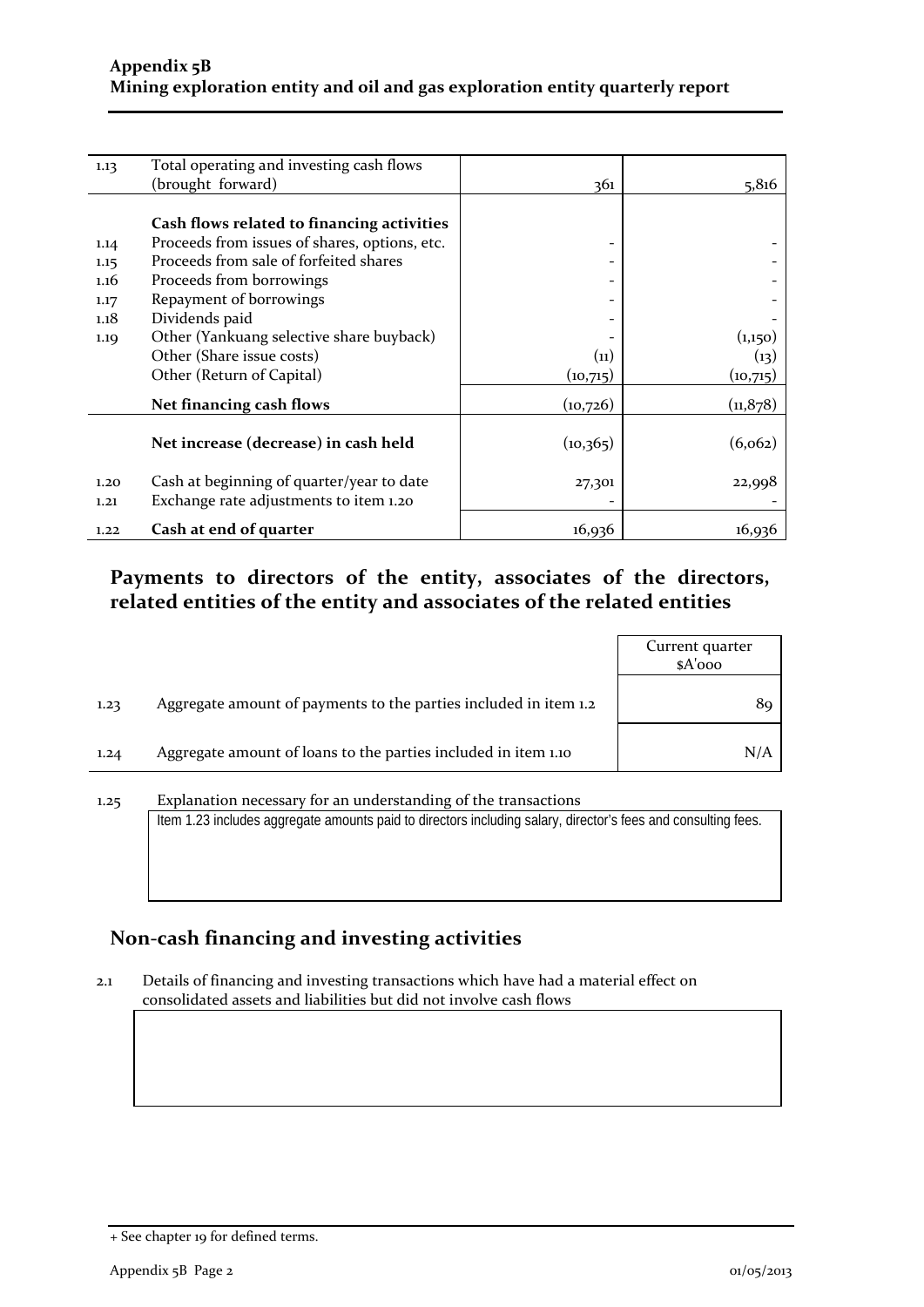2.2 Details of outlays made by other entities to establish or increase their share in projects in which the reporting entity has an interest

### **Financing facilities available**

*Add notes as necessary for an understanding of the position.*

|     |                             | Amount available<br>$A'$ 000 | Amount used<br>$A'$ 000 |
|-----|-----------------------------|------------------------------|-------------------------|
| 3.1 | Loan facilities             |                              |                         |
| 3.2 | Credit standby arrangements |                              |                         |

## **Estimated cash outflows for next quarter**

|     |                            | $A'$ ooo |
|-----|----------------------------|----------|
| 4.1 | Exploration and evaluation | 105      |
| 4.2 | Development                |          |
| 4.3 | Production                 |          |
| 4.4 | Administration             | 270      |
|     |                            |          |
|     | <b>Total</b>               | 375      |

### **Reconciliation of cash**

|                                 | Reconciliation of cash at the end of the quarter (as<br>shown in the consolidated statement of cash flows)<br>to the related items in the accounts is as follows. | Current quarter<br>$A'$ 000 | Previous quarter<br>$A'$ 000 |  |
|---------------------------------|-------------------------------------------------------------------------------------------------------------------------------------------------------------------|-----------------------------|------------------------------|--|
| Cash on hand and at bank<br>5.1 |                                                                                                                                                                   | 413                         | 497                          |  |
| 5.2                             | Deposits at call                                                                                                                                                  | 16,523                      | 26,804                       |  |
| 5.3                             | Bank overdraft                                                                                                                                                    |                             |                              |  |
| 5.4                             | Other (provide details)                                                                                                                                           |                             |                              |  |
|                                 | Total: cash at end of quarter (item 1.22)                                                                                                                         | 16,936                      | 27,301                       |  |

<sup>+</sup> See chapter 19 for defined terms.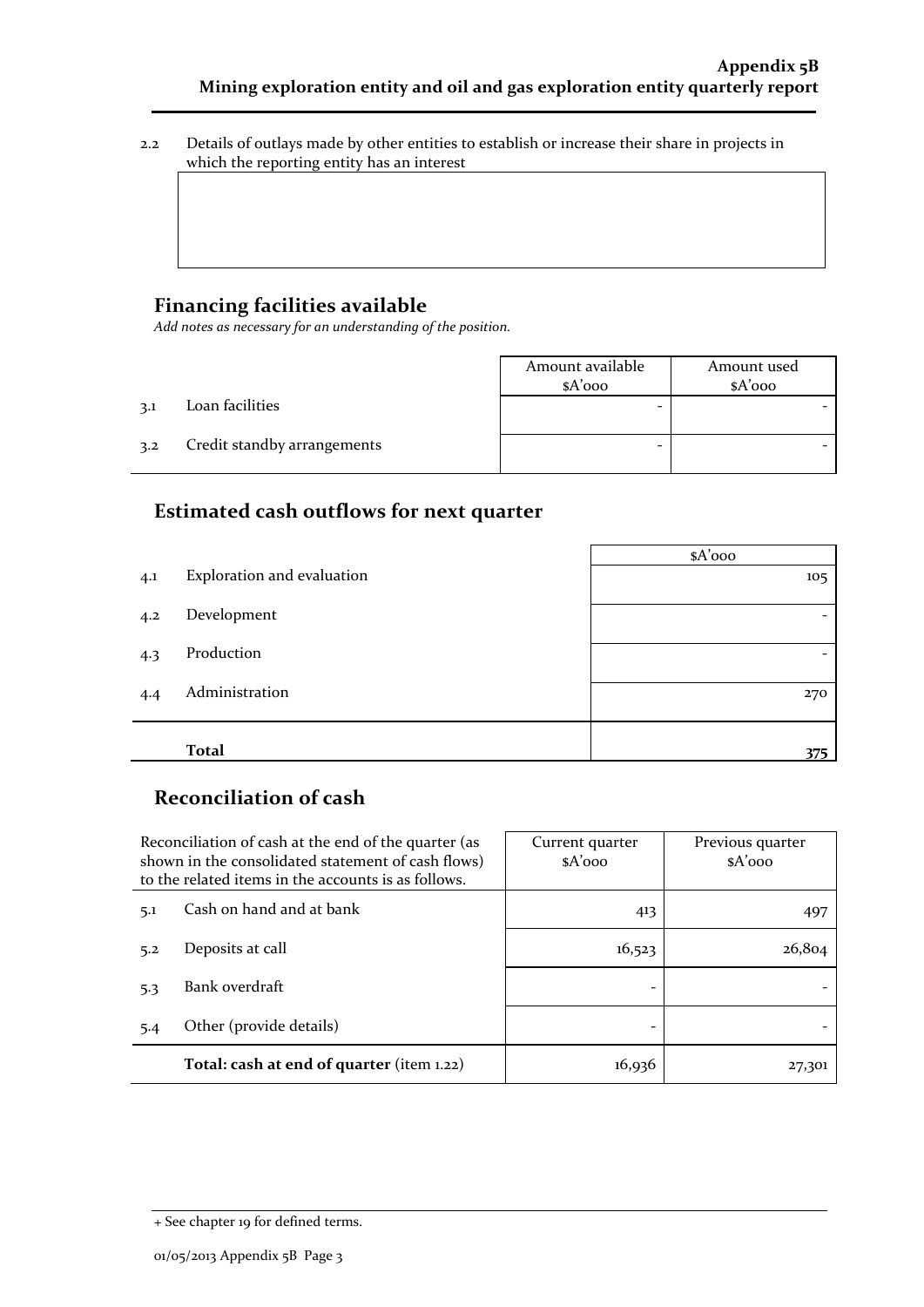|  | Changes in interests in mining tenements and petroleum tenements |  |
|--|------------------------------------------------------------------|--|
|  |                                                                  |  |

|     |                                                                                         | Tenement                                                                                                                                                                                                       | Nature of interest                                                  | Interest at                                                                                           | Interest                                                                                                                            |
|-----|-----------------------------------------------------------------------------------------|----------------------------------------------------------------------------------------------------------------------------------------------------------------------------------------------------------------|---------------------------------------------------------------------|-------------------------------------------------------------------------------------------------------|-------------------------------------------------------------------------------------------------------------------------------------|
|     |                                                                                         | reference and                                                                                                                                                                                                  | (note (2))                                                          | beginning                                                                                             | at end of                                                                                                                           |
|     |                                                                                         | location                                                                                                                                                                                                       |                                                                     | of quarter                                                                                            | quarter                                                                                                                             |
| 6.1 | Interests in mining<br>tenements and                                                    | Darling Range<br><b>WA</b>                                                                                                                                                                                     |                                                                     |                                                                                                       |                                                                                                                                     |
|     | petroleum                                                                               | E70/3652                                                                                                                                                                                                       | Expired                                                             | 100%                                                                                                  | $o\%$                                                                                                                               |
|     | tenements                                                                               | E70/4595                                                                                                                                                                                                       | Surrendered                                                         | $100\%$                                                                                               | $o\%$                                                                                                                               |
|     | relinquished,                                                                           | E70/4300                                                                                                                                                                                                       | Application Withdrawn                                               | 100%                                                                                                  | $0\%$                                                                                                                               |
|     | reduced or lapsed                                                                       | E70/3160                                                                                                                                                                                                       | <b>Partial Surrender</b>                                            | 100%                                                                                                  | 100%                                                                                                                                |
|     |                                                                                         | E70/3179                                                                                                                                                                                                       | <b>Partial Surrender</b>                                            | 100%                                                                                                  | 100%                                                                                                                                |
|     |                                                                                         | E70/3180                                                                                                                                                                                                       | Partial Surrender                                                   | 100%                                                                                                  | 100%                                                                                                                                |
|     |                                                                                         | E70/3405                                                                                                                                                                                                       | Partial Surrender                                                   | $100\%$                                                                                               | 100%                                                                                                                                |
|     |                                                                                         | E70/3890                                                                                                                                                                                                       | <b>Partial Surrender</b>                                            | $100\%$                                                                                               | 100%                                                                                                                                |
|     |                                                                                         | Darling Range<br><b>WA</b><br>E70/3002<br>E70/3007<br>E70/3064<br>E70/3159<br>E70/3432<br>E70/3488<br>E70/3565<br>E70/3573<br>E70/3598<br>E70/3624<br>E70/3644<br>E70/3651<br>E70/3731<br>E70/4021<br>E70/4022 | Following tenements<br>transferred to Yankuang<br>Resources Pty Ltd | 30%<br>30%<br>30%<br>30%<br>30%<br>30%<br>30%<br>30%<br>30%<br>30%<br>30%<br>30%<br>30%<br>30%<br>30% | $o\%$<br>$o\%$<br>$o\%$<br>$o\%$<br>$o\%$<br>$o\%$<br>$o\%$<br>$o\%$<br>$o\%$<br>$o\%$<br>$o\%$<br>$o\%$<br>$o\%$<br>$o\%$<br>$o\%$ |
| 6.2 | Interests in mining<br>tenements and<br>petroleum<br>tenements acquired<br>or increased | Lort River<br>E77/595                                                                                                                                                                                          | Application                                                         | $o\%$                                                                                                 | $100\%$                                                                                                                             |

<sup>+</sup> See chapter 19 for defined terms.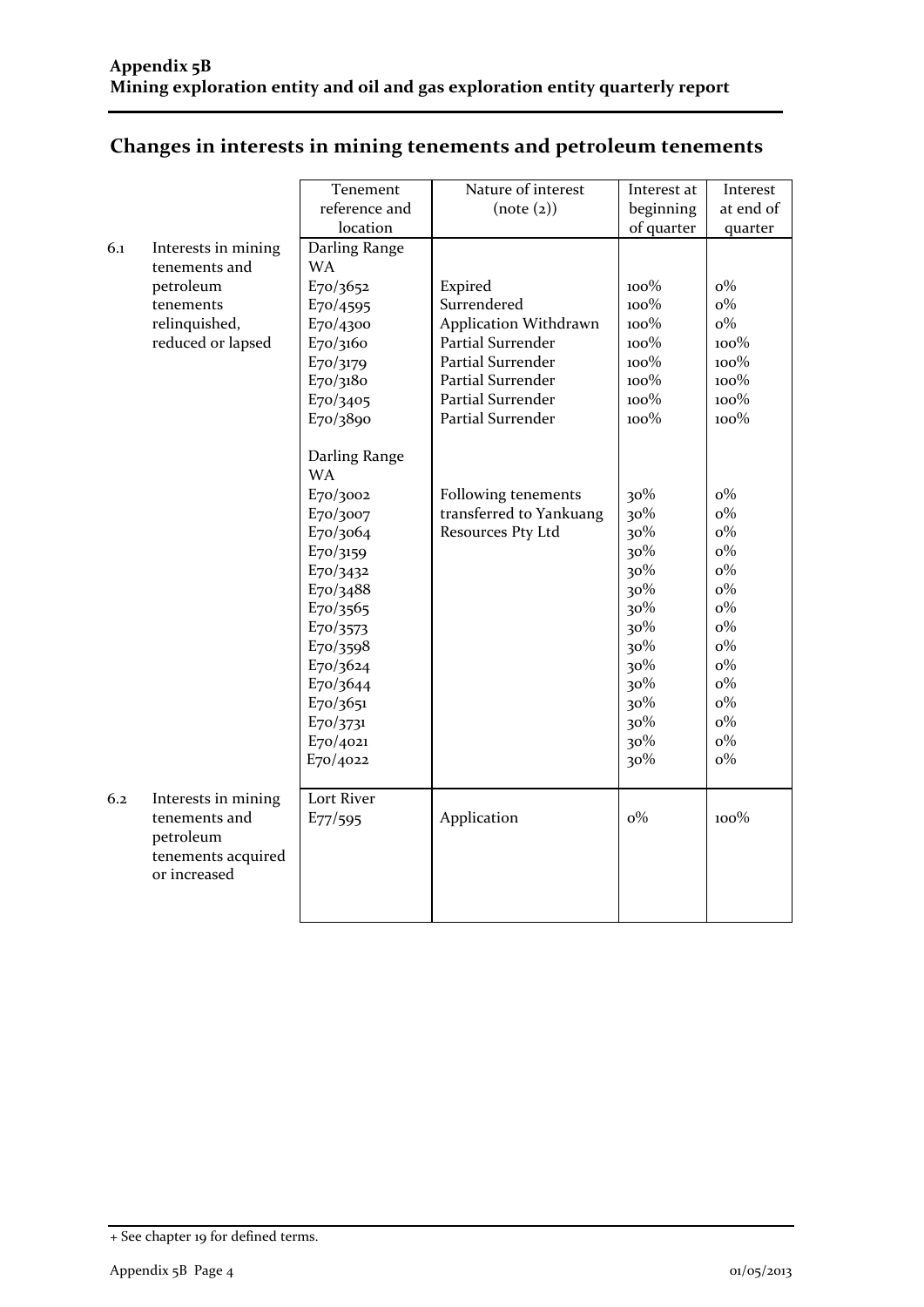### **Issued and quoted securities at end of current quarter**

*Description includes rate of interest and any redemption or conversion rights together with prices and dates.*

|      |                                             | Total number | Number      | Issue price per   | Amount paid up    |
|------|---------------------------------------------|--------------|-------------|-------------------|-------------------|
|      |                                             |              | quoted      | security (see     | per security (see |
|      | Preference                                  |              |             | $note$ 3) (cents) | note 3) (cents)   |
| 7.1  | <sup>+</sup> securities                     |              |             |                   |                   |
|      | (description)                               |              |             |                   |                   |
| 7.2  | Changes during                              |              |             |                   |                   |
|      | quarter                                     |              |             |                   |                   |
|      | (a) Increases through                       |              |             |                   |                   |
|      | issues                                      |              |             |                   |                   |
|      | (b) Decreases through                       |              |             |                   |                   |
|      | returns of capital, buy-                    |              |             |                   |                   |
|      | backs, redemptions                          |              |             |                   |                   |
| 7.3  | <sup>+</sup> Ordinary securities            | 214,302,336  | 214,302,336 |                   |                   |
| 7.4  | Changes during                              |              |             |                   |                   |
|      | quarter                                     |              |             |                   |                   |
|      | (a) Increases through                       |              |             |                   |                   |
|      | issues (performance                         |              |             |                   |                   |
|      | rights)<br>(b) Decreases through            |              |             |                   |                   |
|      | returns of capital, buy-                    |              |             |                   |                   |
|      | backs                                       |              |             |                   |                   |
| 7.5  | <sup>+</sup> Convertible debt               |              |             |                   |                   |
|      | securities                                  |              |             |                   |                   |
|      | (description)                               |              |             |                   |                   |
| 7.6  | Changes during                              |              |             |                   |                   |
|      | quarter                                     |              |             |                   |                   |
|      | (a) Increases through<br>issues             |              |             |                   |                   |
|      | (b) Decreases through                       |              |             |                   |                   |
|      | securities matured,                         |              |             |                   |                   |
|      | converted                                   |              |             |                   |                   |
| 7.7  | Options (description                        |              |             | Exercise price    | Expiry date       |
|      | and conversion factor)                      |              |             |                   |                   |
| 7.8  | Issued during quarter                       |              |             |                   |                   |
| 7.9  | <b>Exercised during</b>                     |              |             |                   |                   |
|      | quarter                                     |              |             |                   |                   |
| 7.10 | Expired during quarter<br><b>Debentures</b> |              |             |                   |                   |
| 7.11 | (totals only)                               |              |             |                   |                   |
| 7.12 | <b>Unsecured notes</b>                      |              |             |                   |                   |
|      | (totals only)                               |              |             |                   |                   |
|      |                                             |              |             |                   |                   |
| 7.13 | <b>Performance Rights</b>                   |              |             |                   |                   |
|      | (totals only)                               | 120,000      |             |                   |                   |

<sup>+</sup> See chapter 19 for defined terms.